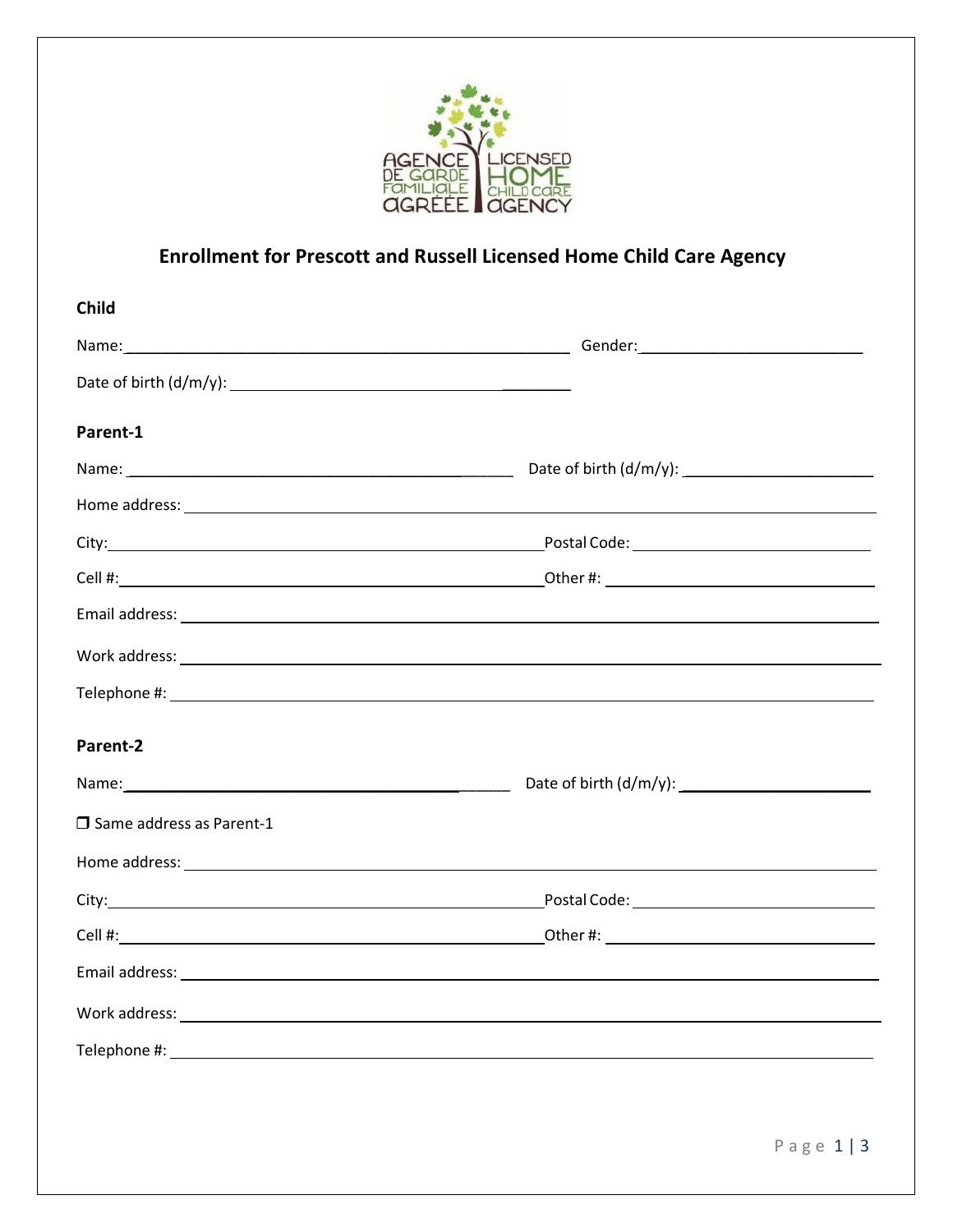|                                               |                                   | $\Box$ Mother only                                                                                                                                                                                                             |                 |              |              |              |
|-----------------------------------------------|-----------------------------------|--------------------------------------------------------------------------------------------------------------------------------------------------------------------------------------------------------------------------------|-----------------|--------------|--------------|--------------|
| $\Box$ Both parents<br>$\Box$ Father only     |                                   |                                                                                                                                                                                                                                |                 |              |              |              |
|                                               |                                   |                                                                                                                                                                                                                                |                 |              |              |              |
|                                               | Care preferred in which language? |                                                                                                                                                                                                                                |                 |              |              |              |
| $\Box$ French                                 | $\Box$ English                    |                                                                                                                                                                                                                                |                 |              |              |              |
| <b>Attendance</b>                             |                                   |                                                                                                                                                                                                                                |                 |              |              |              |
|                                               |                                   |                                                                                                                                                                                                                                |                 |              |              |              |
| $\Box$ Day                                    |                                   |                                                                                                                                                                                                                                | $\Box$ Half day |              |              |              |
| Monday                                        | Tuesday                           | Wednesday                                                                                                                                                                                                                      | Thursday        | Friday       | Saturday     | Sunday       |
| $\square$ AM                                  | $\square$ AM                      | $\square$ AM                                                                                                                                                                                                                   | $\square$ AM    | $\square$ AM | $\square$ AM | $\square$ AM |
| $\square$ PM                                  | $\square$ PM                      | $\square$ PM                                                                                                                                                                                                                   | $\square$ PM    | $\square$ PM | $\square$ PM | $\square$ PM |
|                                               |                                   |                                                                                                                                                                                                                                |                 |              |              |              |
|                                               |                                   |                                                                                                                                                                                                                                |                 |              |              |              |
| <b>Preferred Areas:</b>                       |                                   |                                                                                                                                                                                                                                |                 |              |              |              |
|                                               |                                   | Name of person to be contacted if parents cannot be reached in case of an emergency during the hours of care:                                                                                                                  |                 |              |              |              |
|                                               |                                   |                                                                                                                                                                                                                                |                 |              |              |              |
|                                               |                                   | Persons, other than parents, to whom the child may be released:                                                                                                                                                                |                 |              |              |              |
| 1.                                            |                                   |                                                                                                                                                                                                                                |                 |              |              |              |
|                                               |                                   | $\begin{array}{c} \n \stackrel{\text{3.}}{ \quad \quad \quad \quad \quad } \n \end{array}$                                                                                                                                     |                 |              |              |              |
|                                               |                                   |                                                                                                                                                                                                                                |                 |              |              |              |
| <b>Medical Information</b>                    |                                   |                                                                                                                                                                                                                                |                 |              |              |              |
|                                               |                                   |                                                                                                                                                                                                                                |                 |              |              |              |
|                                               |                                   | Address: City: City: City: City: City: City: City: City: City: City: City: City: City: City: City: City: City: City: City: City: City: City: City: City: City: City: City: City: City: City: City: City: City: City: City: Cit |                 |              |              |              |
|                                               |                                   |                                                                                                                                                                                                                                |                 |              |              |              |
|                                               |                                   |                                                                                                                                                                                                                                |                 |              |              |              |
|                                               |                                   |                                                                                                                                                                                                                                |                 |              |              |              |
| officer of health, unless otherwise exempted. |                                   | All children enrolled in authorized Child Care programs must be immunized as recommended by the local medical                                                                                                                  |                 |              |              |              |
|                                               |                                   |                                                                                                                                                                                                                                |                 |              |              |              |
|                                               |                                   | Please attach a copy of your child's immunization record.                                                                                                                                                                      |                 |              |              |              |
|                                               |                                   |                                                                                                                                                                                                                                |                 |              |              |              |
|                                               |                                   |                                                                                                                                                                                                                                |                 |              |              |              |